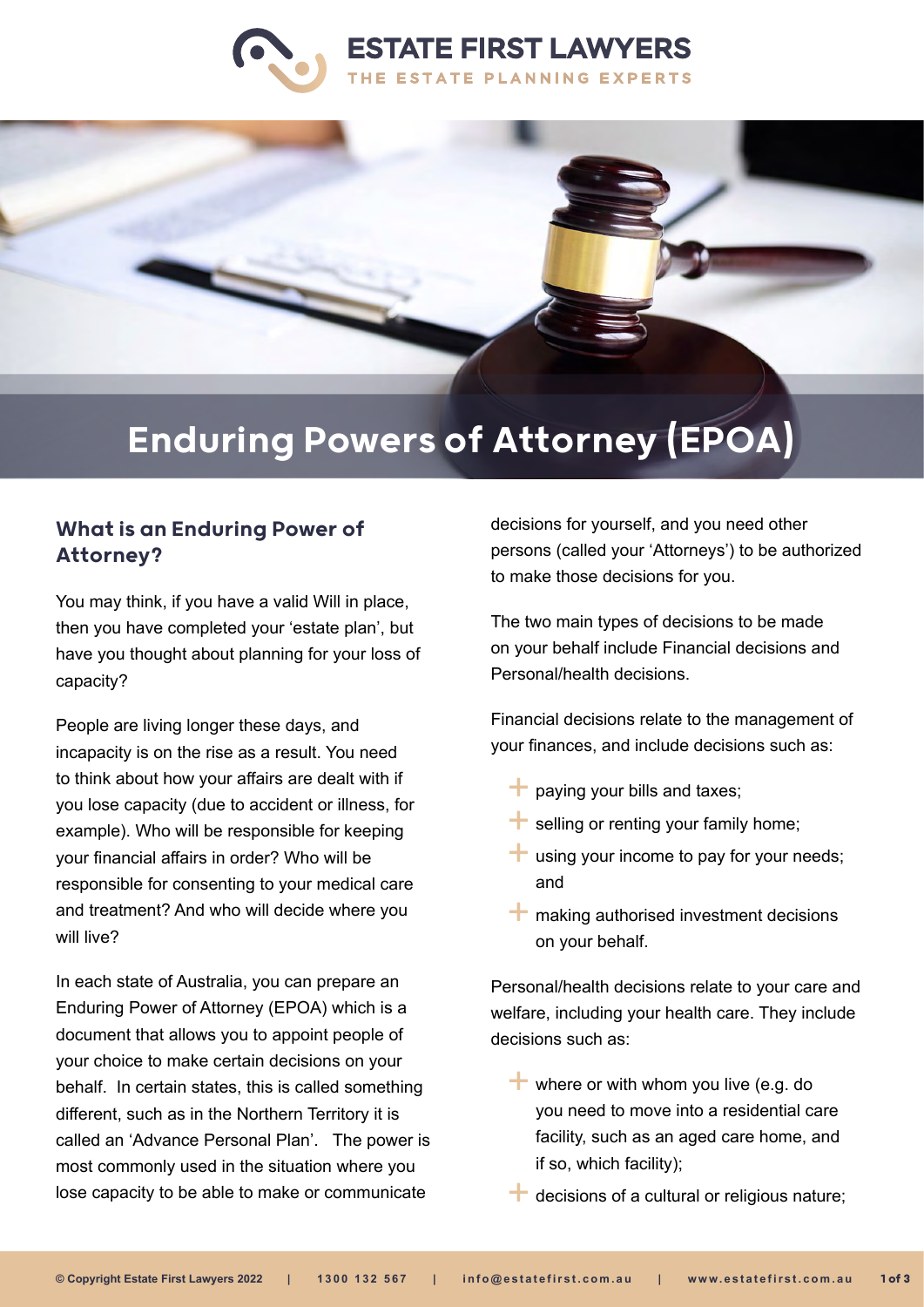

and

consenting to medical treatment on your behalf.

In **Queensland**, you can appoint people as your attorneys under an Enduring Power of Attorney to make financial and/or personal/health decisions on your behalf.

In **Victoria**, you can appoint someone to make financial and personal decisions under an Enduring Power of Attorney document, but not medical treatment decisions. A separate document is required to cover medical treatment decisions.

In **New South Wales**, an 'Enduring Power of Attorney' document only covers financial decisions. You will need a separate document known as an 'Enduring Guardian' document to appoint someone to made medical and lifestyle decisions for you if you have lost capacity. See our Fact Sheet on '**[New South Wales Enduring](https://www.estatefirst.com.au/estate-planning/enduring-powers-of-attorney/enduring-guardian)  [Guardian documents](https://www.estatefirst.com.au/estate-planning/enduring-powers-of-attorney/enduring-guardian)**' for more information.

# Why do I need an Enduring Power of Attorney?

It is strongly recommended that everyone over 18 years of age have a current EPOA. Having a well drafted and thought through EPOA provides you with the peace of mind by knowing that the people you have chosen will be making decisions for you when the time comes, if required.

You cannot make an EPOA once you have lost capacity. If you lose capacity without a valid EPOA in place, it may be possible for certain family members to make some health care decisions for you, but you have no say in who those persons are, so they may not be the persons you would have selected.

In terms of your financial affairs, if you lose

capacity and do not have an EPOA in place, there is no automatic right for your loved ones to 'step in' for you. They may need to apply to the relevant State Civil and Administrative Tribunal (e.g. QCAT, NCAT or VCAT) to be appointed as your Administrator or Guardian in order to handle your financial affairs (such as selling your home to fund your entry into a nursing home, for example). Alternatively, the relevant Public or State Trustee may take over management of your financial affairs. Administrators can also be subject to annual reporting requirements to the relevant Tribunal.

A much simpler solution is for you to have a valid and appropriate EPOA in place now that clearly sets out who you wish to handle your affairs for you if you are no longer capable of doing so and sets the parameters of their power, in accordance with your overall estate plan. This will avoid a lot of hassle and 'red-tape' for your loved ones if you do lose capacity in the future.

## Should I have any additional terms in the Enduring Power of Attorney?

An EPOA is a very powerful legal document that gives your attorneys a great deal of power over your affairs. In many ways it is just as important as your Will, if not more so. Whilst it is true that you can download and prepare an EPOA form from the internet, time and time again these 'tick and flick' forms are proving in many cases to be inadequate when they eventually need to be relied on.

In particular, special financial terms may need to be included to ensure that your attorneys are able (or not able) to enter into certain transactions on your behalf. For example, the standard EPOA form does not allow your attorney to use your assets or transfer funds to themselves. You may want to allow this if your attorney is for example,